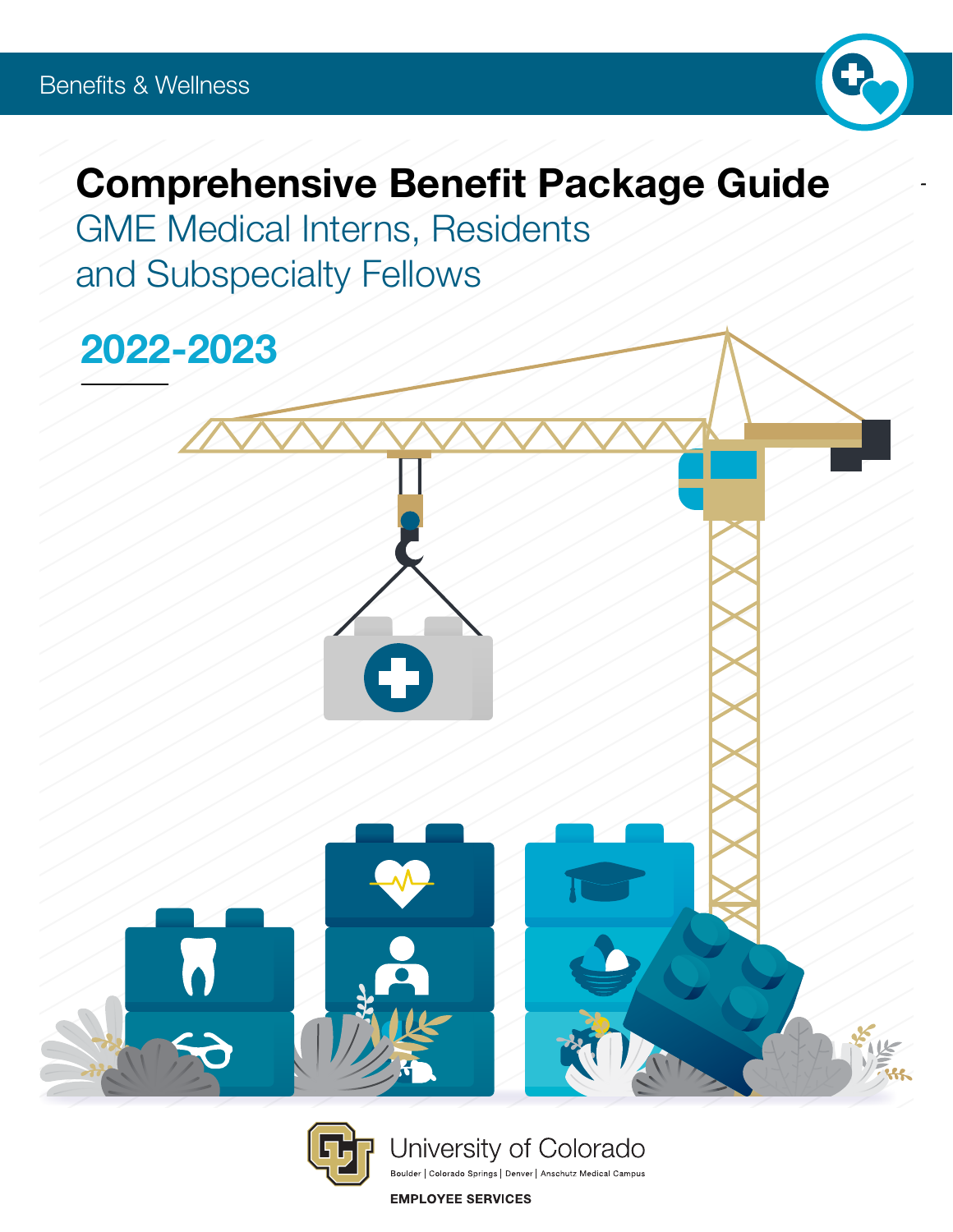

## **GME Medical Resident Benefit Guide** 2022-2023 Plan Year

This guide is for Graduate Medical Education (GME) Medical Residents\* for the plan year July 1, 2022 to June 30, 2023. Benefit plan options offered through Employee Services are detailed in this booklet. Plans are subject to change each plan year.

\*In this document "Resident" refers to Interns, Residents and subspecialty Fellows (job codes 3101-3109).

## **Table of Contents**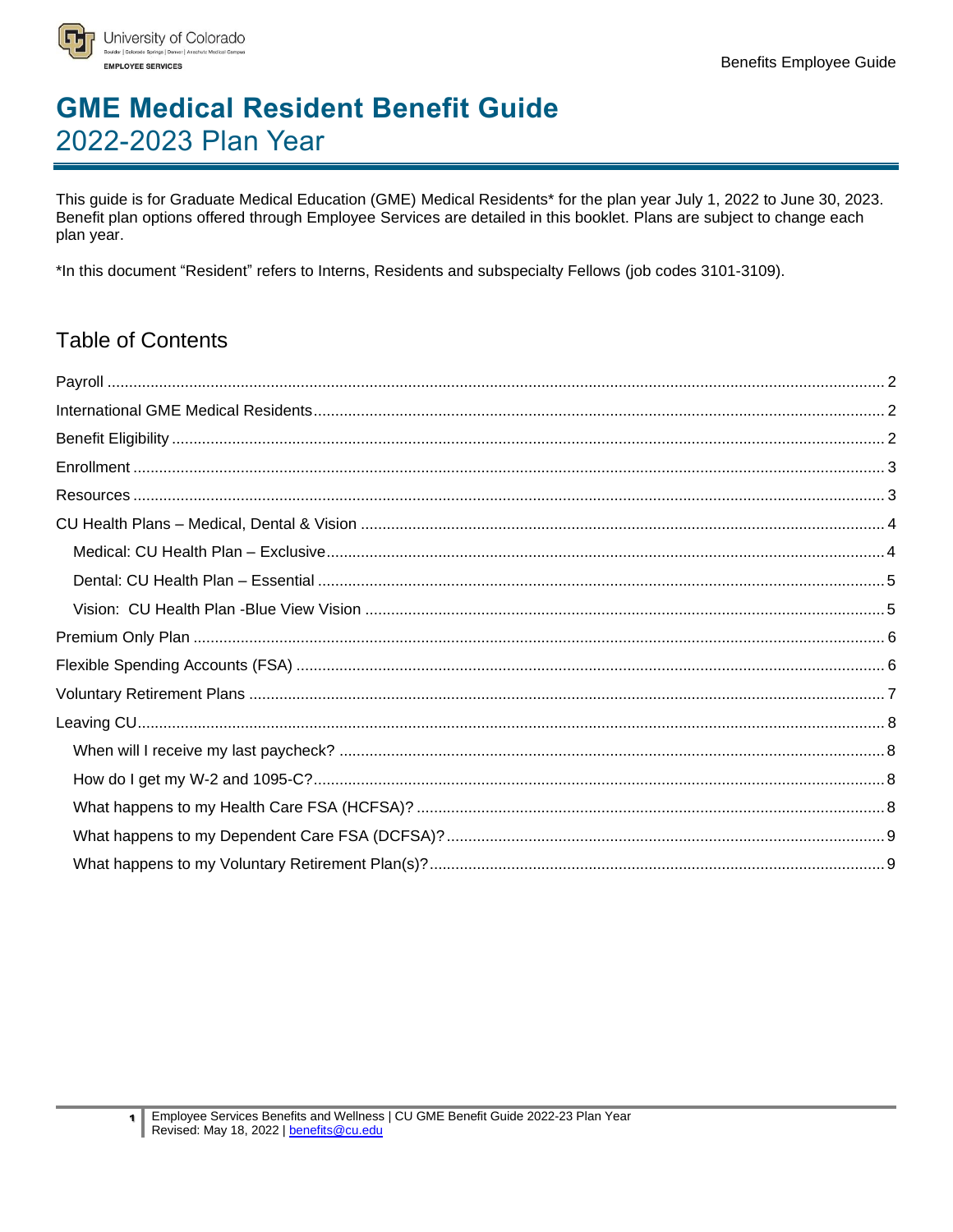

### <span id="page-2-0"></span>Payroll

CU Employee Services administers payroll for the GME Medical Residents. You will find all your payroll activities and paystubs in the [employee portal](http://www.my.cu.edu/) in the My Info and Pay section in the Paychecks tile. You can personalize your homepage with the tiles you use the most. Learn how to complete your payroll activities and how to understand your pay stub on the [Payroll Self-Service](https://www.cu.edu/employee-services/payroll/self-service) page on the Employee Services website. If you need assistance or guidance regarding your paycheck, please contact the HCM / Payroll Support team by calling 303-860-4200, option 2 during regular business hours, or send an email to payroll at [HCM\\_Community@cu.edu.](mailto:HCM_Community@cu.edu)

### <span id="page-2-1"></span>International GME Medical Residents



All new international CU employees are required to meet with an international tax specialist to identify their tax status, complete proper tax forms, facilitate any available tax treaty benefits and clarify any tax filing responsibilities. For more information, visit the [International Tax website,](http://www.cu.edu/node/2185) complete the International [Tax New Hire Orientation,](http://www.cu.edu/node/304675) download the [International Tax New Hire guide](http://www.cu.edu/node/287645) and [book your appointment.](https://booknow.appointment-plus.com/43rspqeq/)

**INTERNATIONAL EMPLOYEES** 

### <span id="page-2-2"></span>Benefit Eligibility

CU Employee Services offers eligible GME Medical Residents medical, dental and vision plans, Flexible Spending Accounts (FSA) for health and dependent care and voluntary retirement plans. In addition to this guide, resources for all your plan needs are located on the [Employee Services](http://www.cu.edu/node/244049) website. The information in this booklet is housed there, in addition to all you will need to enroll and use these benefits. If you need additional help or guidance, you can speak to a benefits professional by calling 303-860-4200, option 3, during regular business hours, or by emailing [benefits@cu.edu.](mailto:benefits@cu.edu) Life Insurance and Long-term Disability benefits are provided to CU GME Medical Residents through the University of Colorado Graduate Medical Education (CUGME). For more information, please contact the GME Benefits Office at 303- 724-6024 or use the [CU GME Benefits link.](https://medschool.cuanschutz.edu/graduate-medical-education/CUGME-benefits/benefits)

**Eligibility:** As a GME Medical Resident, the university will review your job classification and appointment to determine your eligibility. You must be in a regular, benefits eligible position of 50% or greater appointment to be eligible for employee benefits. Your eligibility will also be described in your Training Agreement.

**Dependent eligibility:** As an eligible GME Medical Resident, you can add the following dependents to your plans:

- Spouse, Common-Law Spouse, Civil Union Partner, Domestic Partner\*
- Dependent children up to age 27
- Qualifying disabled children over age 27

When you add dependents to CU's plans, you will be asked to provide [Dependent Verification documentation](http://www.cu.edu/node/116040) as part of the enrollment process. A dependent only needs to be verified once unless additional documentation is requested by Employee Services.

Your [Dependent Verification documentation](https://www.cu.edu/node/116040) must be submitted to Employee Services within 31 days of your enrollment.

If you have dependents who do not qualify as federal tax dependents, such as a domestic or civil partner, you may still be able to enroll them in our plans however, you may incur imputed income, as per IRS rules.

**Dual coverage:** When two members of a household are employed with the university and/or university affiliates, you and your dependents cannot be covered as both an employee and a dependent for any CU medical, dental or vision plan.

*\*Imputed income: The IRS uses the term [imputed income](https://www.cu.edu/employee-services/imputed-income-0) to describe the value of any benefit or service that is considered income when calculating your federal taxes. Know your taxation. Some benefits for Civil Union Spouses, Domestic Partners and their children may be subject to taxation.*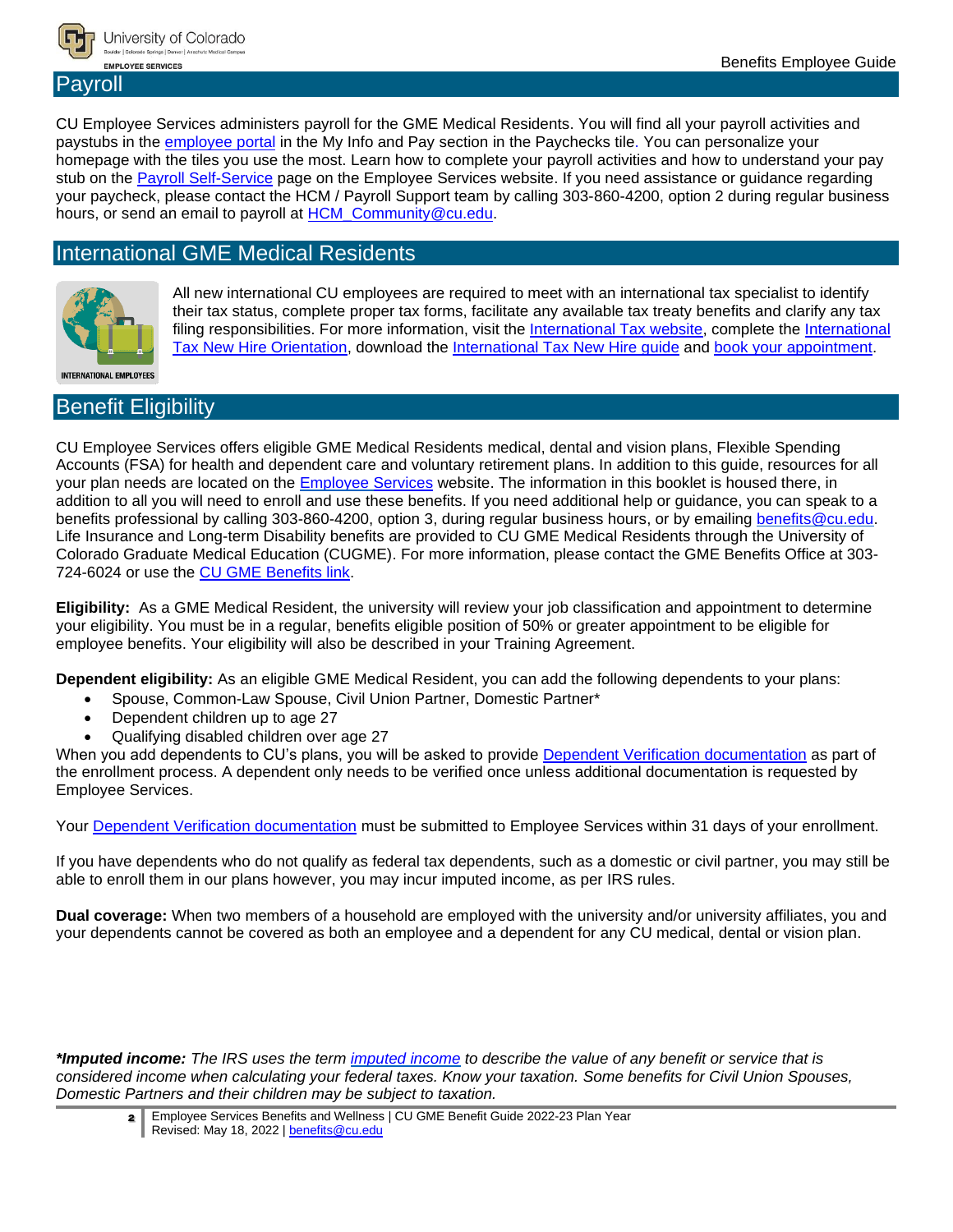

<span id="page-3-0"></span>Enrollment

**Plan year:** The benefit plan year runs from July 1 through June 30. As a new hire or newly eligible employee, your elections will run from your effective date until June 30.

**Open Enrollment:** Open Enrollment occurs in the spring of each year for an effective date of July 1. You will [enroll](http://www.cu.edu/node/244051) in your benefits in the secure environment of your employee portal, [my.cu.edu.](http://my.cu.edu/)

**Effective date:** Your official hire date determines when your coverage will begin. If your hire date is the first of the month, your coverage will begin immediately, otherwise it will be the first of the following month.

*For example: If your hire date is June 1, your benefits will be effective June 1. If your hire date is June 2 (or later), your benefits will be effective July 1.*

**Deadlines and defaults:** You have 31 days from your official hire date to enroll or waive coverage. If you fail to enroll or waive your coverage within the deadline, you (employee only) will be enrolled automatically in the following default plan:

Medical default: CU Health Plan – Exclusive (after tax deduction)

Once you enroll, or are defaulted, your elections will remain for the plan year. You may not make any changes to your elections until next Open Enrollment, unless you experience a [Qualifying Life Change.](http://www.cu.edu/node/285230)

**Payroll deductions:** Insurance premiums are deducted from the same month that they occur.

*For example: The deductions from your paycheck in July covers your July premiums.*

As a new hire, your first deduction depends on the time of month you enroll. Enrollments received after payroll begins to process (around the 17th of the month) may not be reflected in that month's paycheck, resulting in a double deduction the following month.

#### <span id="page-3-1"></span>Resources

[Employee Services Benefits](http://www.cu.edu/node/244049) Website [Qualifying Life](http://www.cu.edu/node/285230) Change [How to Enroll](http://www.cu.edu/node/244051)  [Benefits Eligibility](http://www.cu.edu/node/115913) Matrix [Dependent Eligibility](http://www.cu.edu/node/116040) Verification [Imputed Income](http://www.cu.edu/node/56944) [GME Medical Resident Benefit Rates](http://www.cu.edu/node/244193)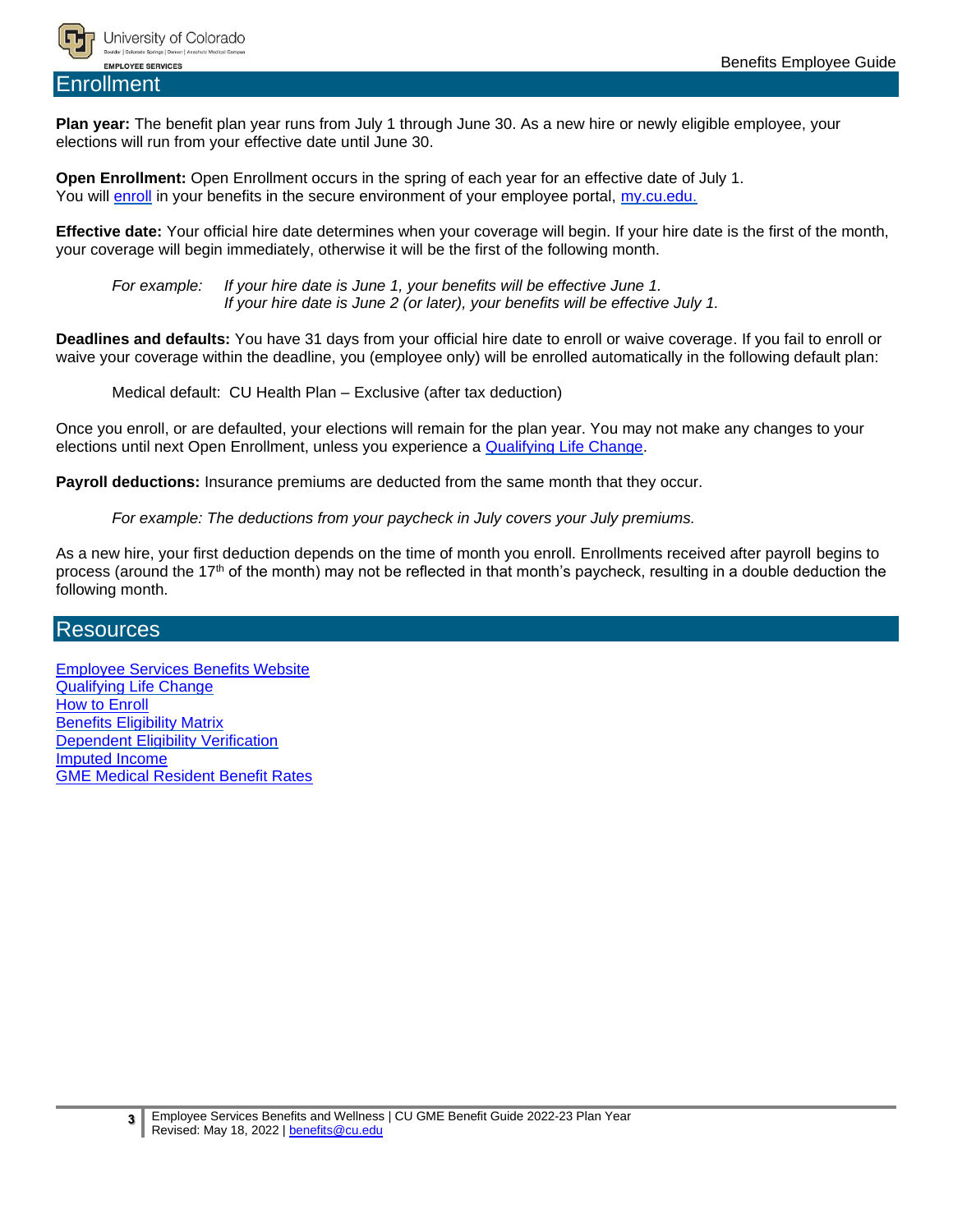

## <span id="page-4-0"></span>CU Health Plans – Medical, Dental & Vision

CU is dedicated to providing quality, affordable health care to its employees and their dependents. As a GME Medical Resident, you have access to quality, personalized medical care with CU Health Plan – Exclusive Medical Plan, Essential Dental Plan and Blue View Vision.

## <span id="page-4-1"></span>Medical: CU Health Plan – Exclusive



Under this plan, you will choose a PCP (primary care physician) within the HMO (Health Maintenance Organization) network. Your PCP will direct your health care and referrals are required for most specialists. Exclusive is a limited network plan with quality care throughout Colorado. There is no out-ofnetwork coverage, except for urgent and/or all emergency care. This is an [Anthem](https://www.anthem.com/cuhealthplan/) administered plan. [Find a doctor.](https://www.anthem.com/cuhealthplan/find-a-doctor/)



**Wellness programs**: Enrollment in the CU Health Plan – Exclusive Medical Plan gives you access to [wellness programs,](https://www.becolorado.org/program/) which include gym discounts, weight loss programs, nutritional and meal planning apps, Be Colorado *Move* App and Sleepio.

| CU Health Plan Exclusive (HMO) - Anthem Plan |                                                                                                                                                                            |  |  |
|----------------------------------------------|----------------------------------------------------------------------------------------------------------------------------------------------------------------------------|--|--|
| Preventative care                            | No-cost preventative<br><b>Preventative Care Guidelines</b>                                                                                                                |  |  |
| Deductible (per<br>plan year)                | \$250 per individual (Each member must meet their \$250)<br>\$750 family maximum (3+ members)                                                                              |  |  |
| Out-of-pocket limit (per plan year)          | \$8,700 individual; \$17,400 family                                                                                                                                        |  |  |
| Office visit                                 | Primary care physician - \$30 per visit<br>Specialist - \$40 per visit<br>Urgent care - \$30 per visit<br>Office visit copays do not apply toward the deductible.          |  |  |
| Emergency care                               | \$250 copay (waived if admitted)                                                                                                                                           |  |  |
| Prescription drugs                           | <b>Tier 1 \$15</b><br>Tier 2 \$35<br><b>Tier 3 \$50</b><br>Tier 4 \$75 - specialty                                                                                         |  |  |
| Mail order RX 90-day supply                  | Must be used for maintenance and specialty medications. Plan will allow three<br>fills at retail pharmacy. After three fills, mail order is required, with a cost savings. |  |  |
| Out-of-state dependent<br>children           | If you have dependent children living out-of-state and covered by the Exclusive plan,<br>you may enroll them in CU Health Plan Exclusive Guest Membership (PDF)            |  |  |
| Eye exam                                     | Exclusive covers a routine eye exam with a \$20 copay in-network<br>along with discounts for hardware and other services.                                                  |  |  |
| Plan documents                               | <b>CU Health Plan Exclusive - Plan Summary (PDF)</b><br><b>CU Health Plan Exclusive - Full Plan Booklet (PDF)</b>                                                          |  |  |

[GME Medical Resident Health Plan Rates \(PDF\)](http://www.cu.edu/node/244193)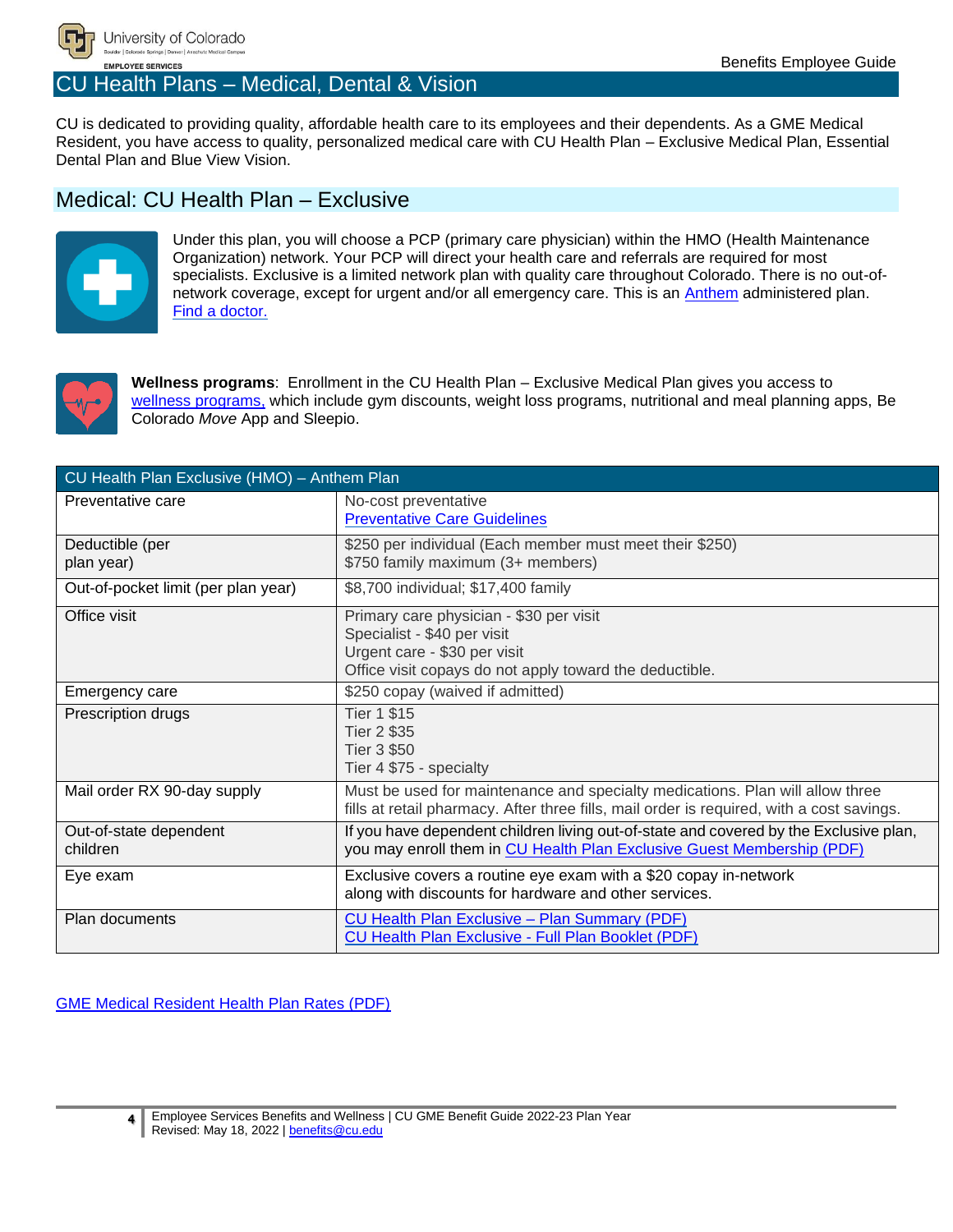## <span id="page-5-0"></span>Dental: CU Health Plan – Essential



CU Health Plan – Essential Dental offers extensive coverage with no-cost preventative care, affordable deductibles, and coinsurance payments to keep you and your family smiling bright. Preventative care includes four yearly cleanings (regular and/or periodontal), two yearly oral exams/x-rays, fluoride treatments for age 17 and under, and the Delta Dental's *Right Start for Kids* (children 0-12), which covers basic services at 100%. With this Delta Dental Plan, you will have access to providers only within the Delta Nationwide Preferred Provider Option (PPO) Network. **You are required to use a Delta PPO** 

**Provider or there is no coverage.** Once you meet the \$25 per person plan deductible, you'll be responsible for a percentage of your covered care costs, known as coinsurance. This plan offers additional orthodontic coverage for children, age 19 and under.

#### **Delta Dental**

1-800-610-0201 [Delta CU Microsite](https://www.deltadentalco.com/members/resources/CU-health.html)

| CU Health Plan Essential - Delta Dental  |                                                      |
|------------------------------------------|------------------------------------------------------|
| Plan type                                | <b>PPO Provider Network</b>                          |
| Plan-year benefit                        | \$2,000 per person                                   |
| Deductible                               | \$25 per person                                      |
| (children under 13 excluded)             |                                                      |
| Preventative & diagnostic services       | 0% coinsurance & no deductible                       |
| <b>Basic services</b>                    | 30% coinsurance payment                              |
| Major services                           | 50% coinsurance payment                              |
| Orthodontics (for children under age 19) | 50% coinsurance payment                              |
|                                          | \$2000 Lifetime Limit                                |
| Orthodontics for adults (19 and older)   | Not covered                                          |
| <b>Plan Documents</b>                    | <b>CU Health Plan Essential - Plan Summary (PDF)</b> |
|                                          | <b>CU Health Plan Essential - Plan Booklet (PDF)</b> |

## <span id="page-5-1"></span>Vision: CU Health Plan -Blue View Vision



The optional CU Health Plan - Blue View Vision covers annual eye exams with a \$20 copay, as well as \$155 toward the yearly purchase of frames and contact lenses, for each participant. Lenses have low copays. Your choice of providers is extensive. In-network providers across the U.S. include retail locations such as LensCrafters, Pearle Vision and Target Optical. You may also use out-of-network providers but will pay more. Find detailed information by referring to the [CU Health Plan –](http://www.cu.edu/node/115451) Blue View [Vision Coverage Summary \(PDF\).](http://www.cu.edu/node/115451)

#### **Plan Documents:**

CU Health Plan – [Blue View Vision Plan Summary \(PDF\)](https://www.cu.edu/docs/cu-health-plan-vision-benefit-summary) CU Health Plan – [Blue View Vision Plan Booklet](https://www.cu.edu/docs/cu-health-plan-vision-benefit-booklet) (PDF)

**Anthem Blue View Vision** Plan Number: 0QCD-0716 Member Services: 1-866-723-0515 [Anthem CU Health Plan Website](https://www.anthem.com/cuhealthplan/)

[GME Medical Resident Health Plan Rates \(PDF\)](http://www.cu.edu/node/244193)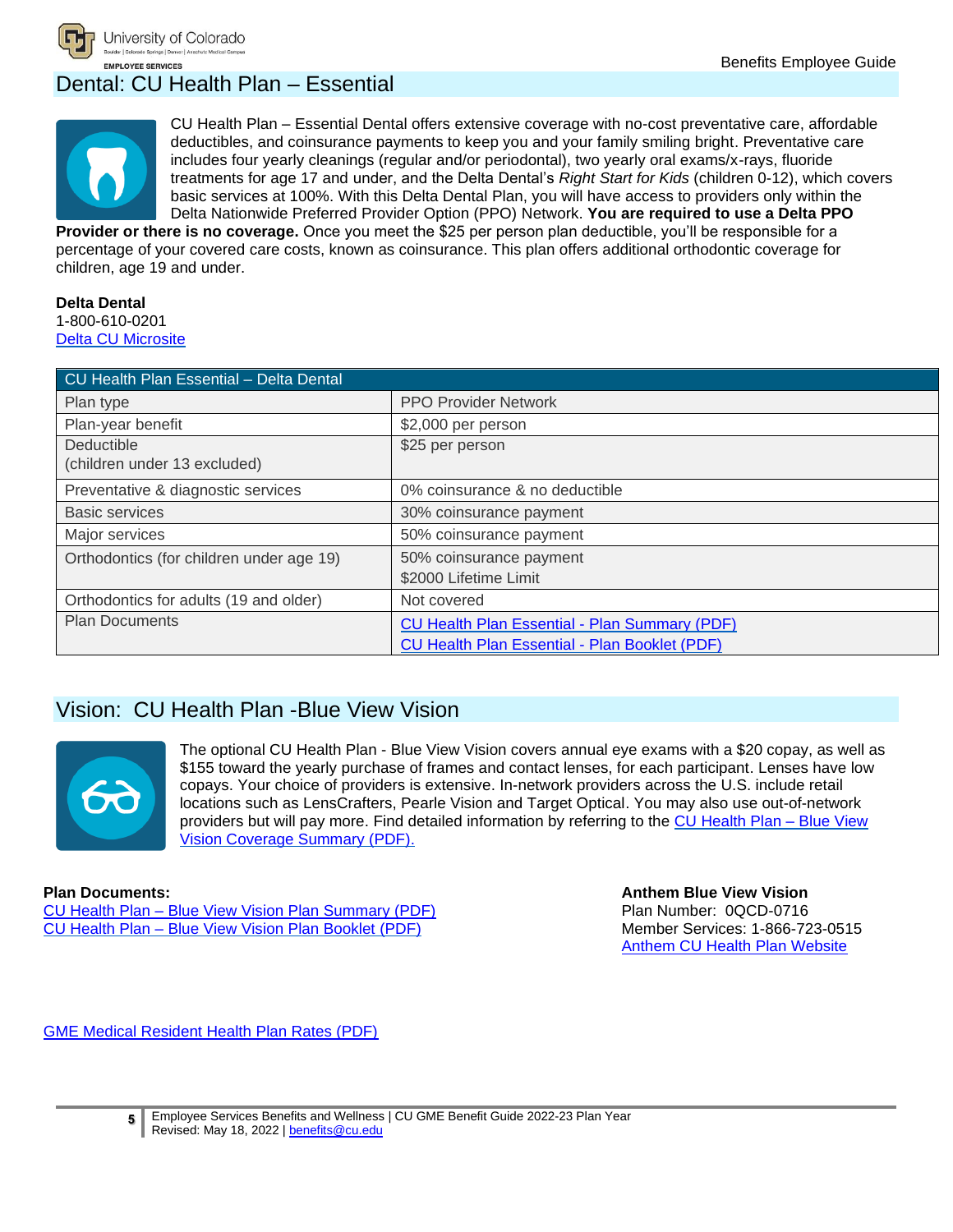

#### <span id="page-6-0"></span>Premium Only Plan



The Premium-Only Plan (POP), a part of the IRS Code Section 125, allows you to elect to pay your medical, dental and vision insurance premiums before or after taxes are deducted.

**If you choose the before-tax option**, your premiums will be deducted from your pay before taxes are calculated, reducing your taxable income, and saving you money by withholding fewer dollars for federal, state and Social Security taxes. **If you choose the after-tax option**, your premiums will be deducted after your pay has been taxed.

- You will be given the opportunity to make your election as you enroll in your CU Health plan in your employee portal.
- Once you make this election, your enrollment will continue for the plan year. A new election can only be made during Open Enrollment.
- If you have dependents (Civil Union Spouse, Domestic Partners and/or their children) enrolled in university benefits who do not qualify as federal tax dependents for health coverage purpose, their premiums are not eligible for the POP, and you may incur [imputed](http://www.cu.edu/node/56944) income.

*Employee Services does not provide tax advice to employees. Please contact your personal tax advisor, the IRS, SSA, State of Colorado or local government directly for professional tax advice.*

## <span id="page-6-1"></span>Flexible Spending Accounts (FSA)



The Flexible Spending Account (FSA) allows you to set aside pretax money for certain qualifying expenses. These accounts are regulated by the IRS who determines contribution limits, qualifying expenses, and has designated them as **use it or lose it** accounts. The money you set aside in the account is meant to be spent and claimed by the established deadlines, or you will lose the money. If you want to participate in an FSA, you must make an election as a new hire, at each Open Enrollment, or if you experience certain [Qualifying Life](http://www.cu.edu/node/285230)  [Changes.](http://www.cu.edu/node/285230) There are two FSA accounts administered by **ASIFlex:** 

- The Health Care FSA (HCFSA) allows you to set aside funds to cover health care expenses that your medical, dental and vision insurance do not pay, such as deductibles, copays, co-insurance, prescriptions, dental and vision out-ofpocket expenses.
- The Dependent Care FSA (DCFSA) will cover daycare expenses for tax dependents under 13 and adult care.

**Plan year**: The Flexible Spending Accounts (FSA) benefit plan year runs from July 1 through June 30. Elections made during Open Enrollment will be effective July 1. As a new GME Medical Resident, your contributions will run from your effective date until June 30. Once you make your elections, they will remain effective for the plan year. You may not make any changes to your elections until next Open Enrollment, unless you experience a [Qualifying Life Change.](http://www.cu.edu/node/285230)

**Deadline to enroll**: You have 31 days from your official hire date or date of your Qualifying Life Change to enroll. If you fail to enroll within the deadline, you will not be able to enroll until the next Open Enrollment, which occurs every spring with an effective date of July 1.

**Effective date:** Your hire date determines when your FSA will begin. If your hire date is the first of the month, your coverage will begin immediately, otherwise it will be the first of the following month.

For example: *If your hire date is June 1, your benefits will be effective June 1. If your hire date is June 2 (or later), your benefits will be effective July 1.*

#### **Resources:**

[Health Care FSA Fact Sheet \(HCFSA\) \(PDF\)](http://www.cu.edu/node/153375) [Dependent Care FSA Fact Sheet \(DCFSA\) \(PDF\)](http://www.cu.edu/node/153376) [Flexible Benefits Plan Document \(PDF\)](https://www.cu.edu/docs/flexible-benefits-plan)

**ASIFlex Flexible Spending Account Plan Number: 16** 1-800-659-3035 www.asiflex.com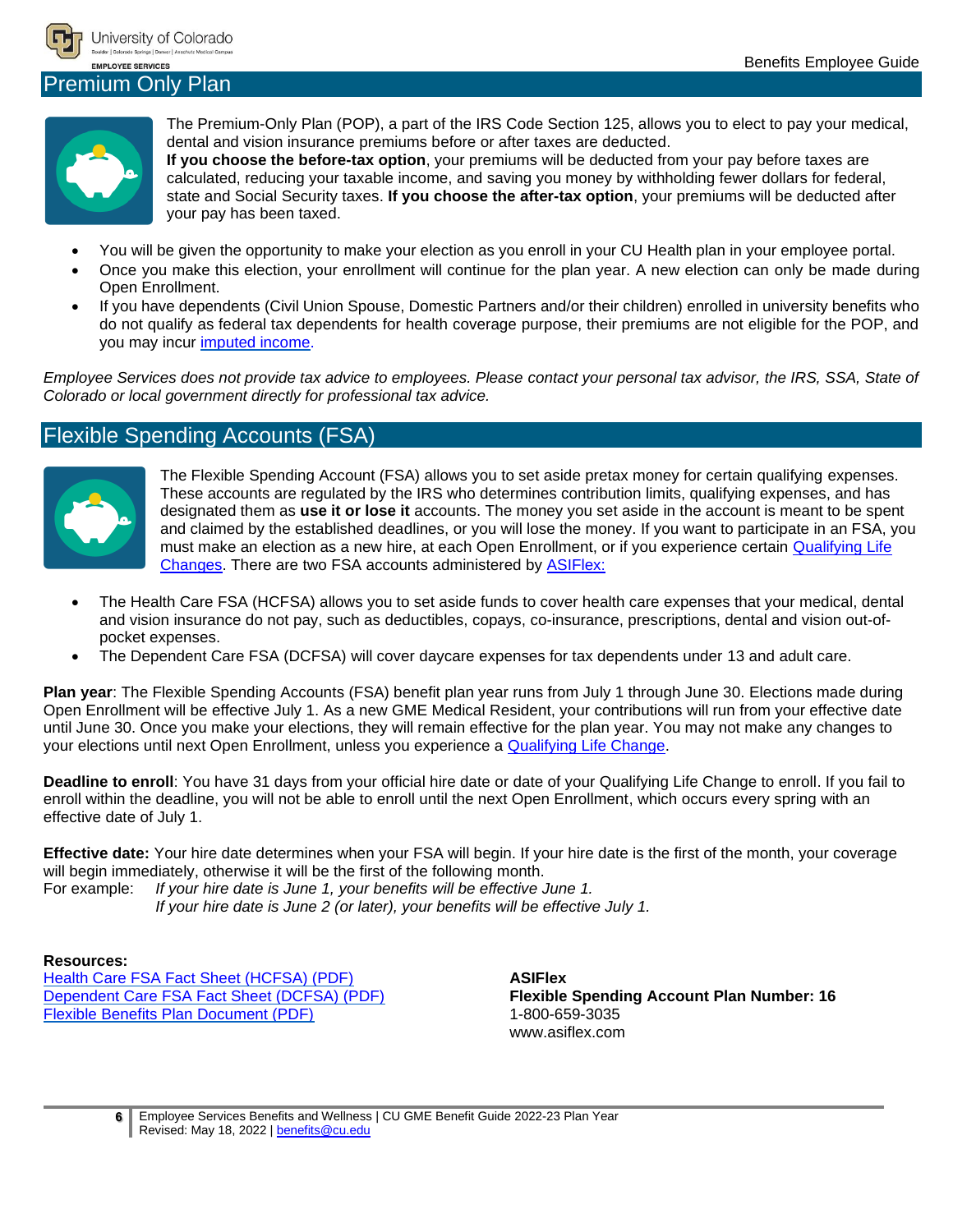

### <span id="page-7-0"></span>Voluntary Retirement Plans

If you would like to do more to prepare for retirement, CU offers GME Medical Residents three [voluntary saving plans](https://www.cu.edu/node/244058) to contribute to:

| <b>Retirement Plans</b>                                                   | <b>Plan Administrator</b> |
|---------------------------------------------------------------------------|---------------------------|
| University of Colorado 403(b) - Voluntary Plan<br>Pretax and ROTH options | TIAA                      |
| PERA* 401(k) - Voluntary Plan<br><b>Pretax Contributions</b>              | PERA/Empower              |
| PERA* 457 - Voluntary Plan<br><b>Pretax Contributions</b>                 | PERA/Empower              |

\*PERA is the Colorado Public Employees' Retirement Association. You do not need to be a PERA member to have a PERA 401(k) or 457 account, and likewise, PERA participants can have 403(b) account.

These voluntary retirement plans allow you to create an individual account to set aside money on a pretax basis and lower your taxable income. The University of Colorado 403(b) also has a ROTH, after-tax contribution option. Your benefits are based on the contributions credited to these accounts, plus or minus investment gains or losses. Investment risk and investment rewards are assumed by each individual, not by PERA or CU. These are 100% employee contributions, meaning there is no match from CU.

#### **Contribution limits:**

The 2022 IRS contribution limits for voluntary retirement plans are as follows:

- The CU 403(b) and the PERA 401(k) have a combined limit of \$20,500. If you are age 50+, the IRS allows you a catchup contribution of \$6,500, for a total of \$27,000.
- The PERA 457 has a separate limit of \$20,500. If you are age 50+, the IRS allows you a catch-up contribution of \$6,500, for a total limit of \$27,000.
- By using the correct combination of voluntary plans, the 2022 IRS limits allow you to contribute a combined total of \$41,000, if you are under age 50, or \$54,000, if you are age 50 or older.

All three plans have no minimum contribution. You can decide how much of your pay to contribute.

**How can you enroll?** [CU 403\(b\) How to Enroll](http://www.cu.edu/node/183286) [PERA 401\(k\) How to Enroll](http://www.cu.edu/node/183287) [PERA 457 How to Enroll](http://www.cu.edu/node/183424) [Voluntary Retirement Plans Full Guide \(PDF\)](http://www.cu.edu/node/183482)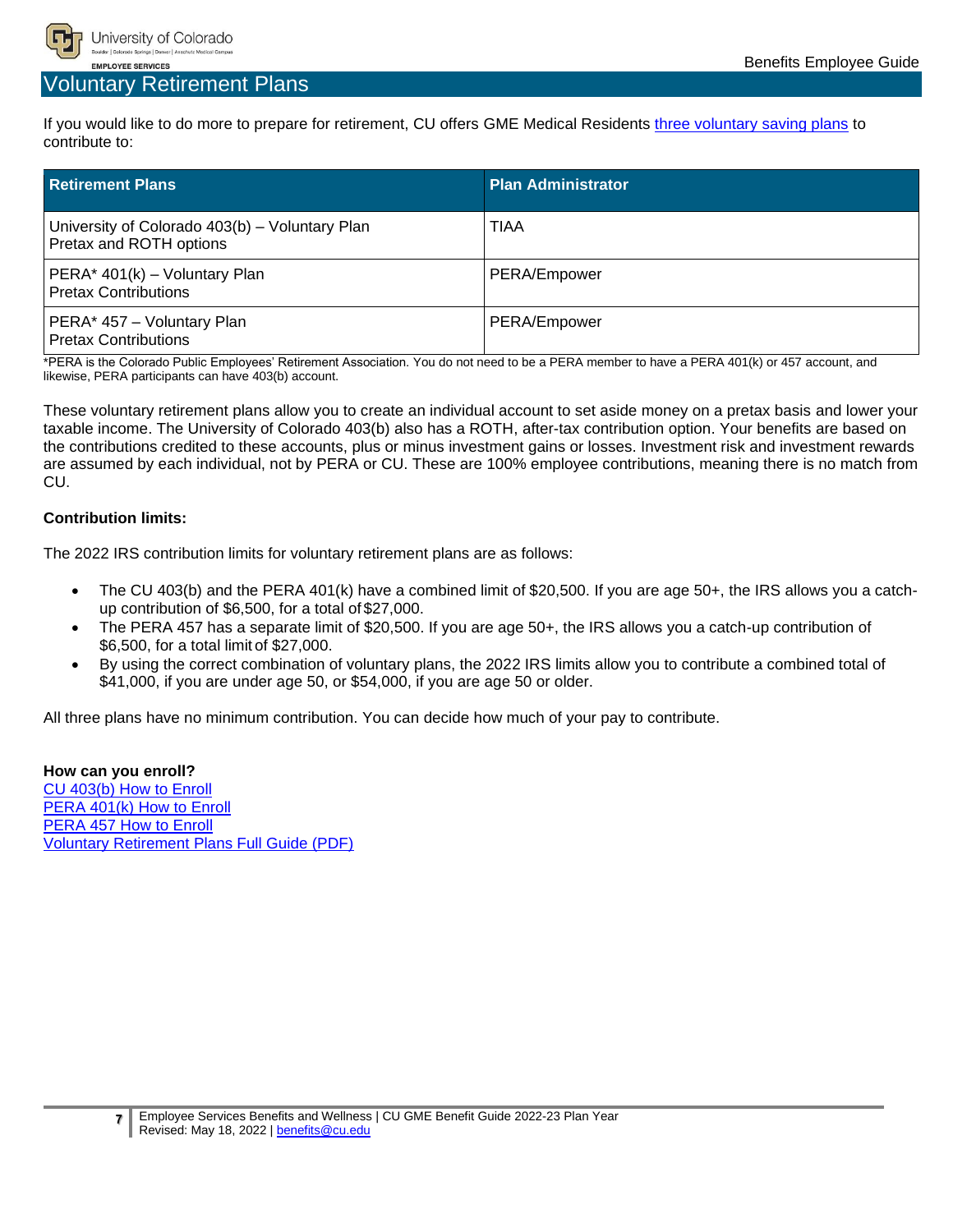

#### <span id="page-8-0"></span>Leaving CU

When it comes time to leave the university, review the following to understand your final pay, termination of Flexible Spending Accounts and how to continue to manage your voluntary retirement plans.

## <span id="page-8-1"></span>When will I receive my last paycheck?

After the effective date of your separation, you will lose access to your portal. If you wish to access a final pay stub or verification of employment or your W-2, contact Employee Services at [HCM\\_Community@cu.edu.](mailto:HCM_Community@cu.edu) You must notify your supervisor and/or payroll liaison so they can complete information for your final pay.

Although most final paychecks are paid on the regular pay date, please check with your supervisor or department. If you are an international employee with direct deposit, it is recommended you keep your U.S. bank account open until all final pay has been issued and deposited.

## <span id="page-8-2"></span>How do I get my W-2 and 1095-C?

Ensure your address is up to date to receive your W-2 form to file for taxes. If you change your address after leaving, send in a completed [Address Change Form \(PDF\).](http://www.cu.edu/node/115909)

## <span id="page-8-3"></span>What happens to my Health Care FSA (HCFSA)?

#### **Administrator:** [ASIFlex](http://www.asiflex.com/)

**Coverage ending date:** Your enrollment in your Health Care Flexible Spending Account will end on the last day of the month in which you terminate employment. However, benefits may continue to be available for reimbursement for qualified expenses **incurred prior to your benefits ending date\*** and submission of claims to ASIFlex by Nov. 15 of the plan year. Please remember that if you do not incur eligible expenses and/or file a claim for reimbursement by the deadlines, these funds will be forfeited.

\*Ending date: If your HCFSA benefit is active at the end of the plan year (06/30), you are eligible for the grace period, meaning Sept. 15 to incur expenses, and Nov. 15 to send claims.

#### **Option to continue coverage:**

- You may continue HCFSA coverage under the Consolidated Omnibus Budget Reconciliation Act of 1985 (COBRA). COBRA is a federal law that requires group health plans to offer temporary coverage to covered employees and dependents that would otherwise be lost due to certain events, such as termination of employment.
- You may continue your HCFSA under COBRA if you have a positive balance in your account, meaning your yearto-date contributions exceed your year-to-date reimbursements. If you elect COBRA, you will continue to make contributions to ASI COBRA on an after-tax basis through the end of the plan year, allowing you to request reimbursement of eligible expenses.
- A COBRA packet will be mailed to your home address by ASI COBRA within two weeks of your termination date. The packet will include an offer letter and a form with instructions on how to enroll, where to send payments and a deadline to enroll.

**Contact:** If you have questions regarding your COBRA packet, contact ASI COBRA at 877-388-8331. If you have questions regarding your account, balance or claims, contact ASI Flex at 800-659-3035.

**<sup>8</sup>** Employee Services Benefits and Wellness | CU GME Benefit Guide 2022-23 Plan Year Revised: May 18, 2022 | [benefits@cu.edu](mailto:benefits@cu.edu)